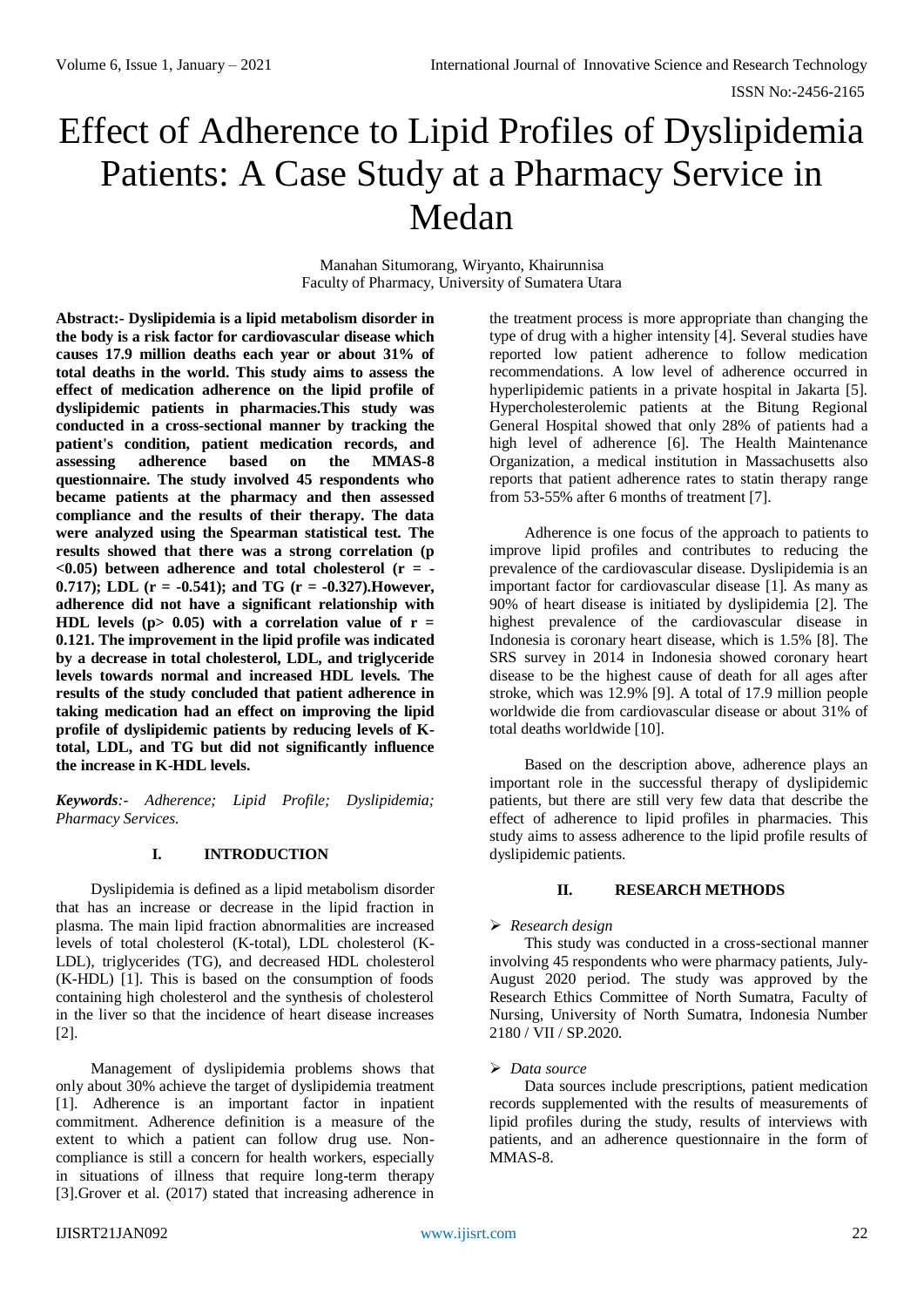#### ISSN No:-2456-2165

## *Data Collection Method*

Patients were assessed based on medication adherence using the MMAS-8 questionnaire and then the patient's clinical outcome was measured in the form of lipid profile levels (K-total, K-LDL, TG, and K-HDL).

## *Analysis of Data*

Data expressed as a correlation between adherence with K-total, adherence with K-LDL, adherence with TG, and adherence with K-HDL were analyzed by the Spearman test with a 95% confidence level.

## **III. RESULTS AND DISCUSSION**

The description of patient characteristics based on Table 1 shows that 45 patients who participated in the study consisted of 16 male patients (35.6%) and 29 female patients (64.4%) with an age range of 31-79 years (predominantly 66-72 years old. ). The average patient had a Bachelor degree (51.1%) with 26.7% having a profession as a Civil Servant.

The patient lipid profiles in Table 2 show that 64.4% of the patients had a total K in the range 200-239 mg / dL and 33.3% with a total K level of  $\geq$ 240 mg / dL; 55.6% of patients with K-LDL levels 130-159 mg / dL and 4.4% with K-LDL levels  $\geq$ 190 mg / dL; 60.0% of patients with K-HDL levels 41-59 and 37.8% with K-HDL levels <40 mg / dL; and 62.2% of patients with a TG level of 200-499 mg / dL.

The description of the level of adherence as in Table 3 shows that there are 62.2% of patients with low adherence and only 4.4% of patients who have high adherence. The correlation between adherence to lipid profile as a clinical outcome is described in Table 4.Adherence had a strong and significant correlation to total K-total and K-LDL levels (p  $\langle 0.05 \rangle$  with a negative correlation direction indicating that increased adherence could reduce K-total and K-LDL levels towards normal values. Adherence also has a significant correlation with TG levels  $(p \lt 0.05)$  with sufficient correlation strength and negative correlation direction. A significant correlation with very weak correlation strength was found in the relationship of adherence to K-HDL levels  $(p> 0.05)$  with a positive correlation, namely increasing adherence can also increase K-HDL levels but with a very weak correlation.

Dyslipidemia patient non-adherence is still a problem that requires the efforts of health workers to overcome this problem. This non-compliance has an impact on the success of the patient's therapy. 62.2% of patients in this study had a low level of adherence, causing 64.4% of patients with Ktotal levels within high limits, 55.6% K-LDL within high limits, 60.0% having K-HDL within low limits. , and 62.2% had a high TG. This also occurred in hyperlipidemic patients in one of the private hospitals in Jakarta with the number of patients who had low adherence rates reaching 86.36% [2].Research by Guglielmi et al. (2017) stated that patient compliance in one of the primary health care facilities in Italy is still very low, even though some of these patients have had cardiovascular disease [11]. Some of the reasons

for non-compliance are economic problems, related to the price of medication or drugs needed, lack of information from health workers, the patient's lack of understanding of the therapeutic outcome goals, patients not reading the information in brochures, and lack of awareness for routine self-examination to health services [12]. The level of patient knowledge about the use of dyslipidemia drugs is also very important in supporting patient adherence [13].

High levels of K-total, K-LDL, TG, and low levels of K-HDL have the potential to increase risk factors for cardiovascular disease. A study related to adherence to prescribed statin drugs in a Canadian hospital stated that patients with low adherence rates were more likely to develop coronary artery disease, cerebrovascular disease, and chronic heart failure [14]. The importance of adherence in the treatment process has also been investigated by Hero et al. (2020) stated that the discontinuation of lipid-lowering drugs has the potential for 43% higher cardiovascular disease [15].

K-HDL levels in this study were found to have a very weak relationship with adherence. Mehrpooya and the team also stated that there was no correlation of adherence to K-HDL levels [14,16]. Adherence is a challenge in the management of chronic diseases requiring long-term treatment, especially asymptomatic diseases such as dyslipidemia [17,18]. Adherence can be influenced by factors of knowledge, motivation, availability of pharmaceutical care, education, and counseling [12, 17, 19]. Patient involvement in improving medication adherence is needed, one of which is through digital-based adherence enhancement services [20].

This study has limitations in terms of the factors affecting non-compliance and relatively short observation time. Future studies are expected to research by correlating factors associated with patient non-compliance over a longer period of time.

#### **IV. CONCLUSION**

The results of the study concluded that patients taking medication had an effect on improving the lipid profile of patients with dyslipidemia by reducing levels of K-total, LDL, and TG but did not significantly affect the increase in K-HDL levels.

## **REFERENCES**

- [1]. PERKENI. Panduan pengelolaan dislipidemia di Indonesia. 2019. PB. Perkeni: Jakarta. Hal. iv, 5, dan 23.
- [2]. Fuster, VP. Pharmacological management of dyslipidemia in hihh and very high cardiovascuar risk patients. Rev Esp Sanid Penit. 2016; 18:25-30.
- [3]. Casula M, Tragni E, Catapano AL. Adherence to lipidlowering treatment: the patient perspective. Patient Preference and Adherence. 2012; 6: 805-814. <http://doi.org/10.2147/PPA.S29092>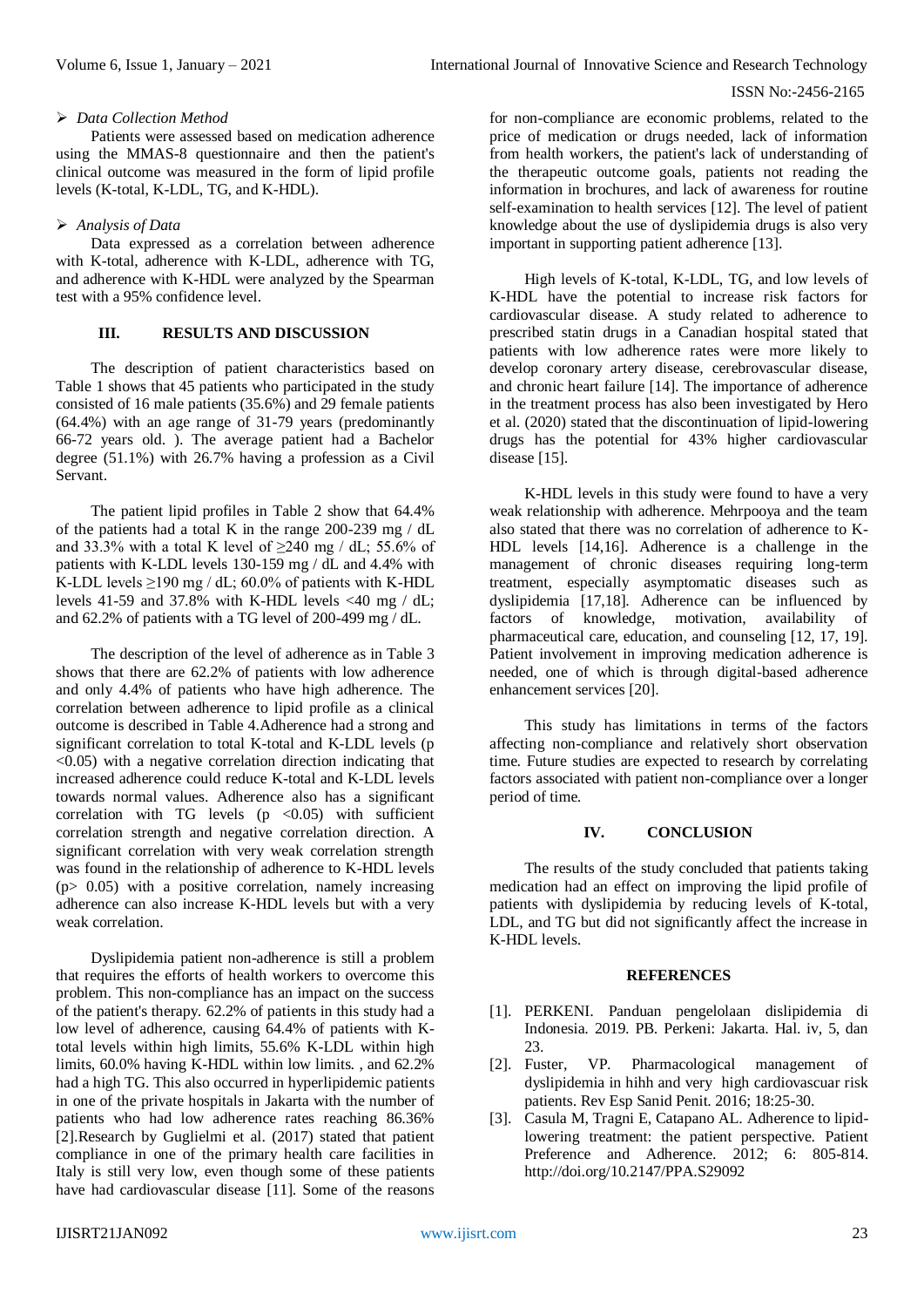ISSN No:-2456-2165

- [4]. Grover A, Rehan HS, Gupta LK, Yadav M. Correlation of compliance to statin therapy with lipid profile and serum HMGCoA reductase levels in dyslipidemic patients. Indian Heart Journal. 2017; 69: 6-10.<https://doi.org/10.1016/j.ihj.2016.07.007>
- [5]. Anwar VA, Hasan D. Profil kepatuhan penggunaan obat antihiperlipidemia di salah satu rumah sakit swasta Jakarta. Pharmaceutical and biomedical sciences. 2019; 1(1): 37-42.
- [6]. Paruntu. Pengaruh konseling gizi terhadapa kepatuhan diet penderita hiperkolesterol di poliklinikk gizi Rumah Sakit Umum Daerah Bitung. 2014; 6(2): 246.
- [7]. Caspard H, Chan AK, Walker AM. Compliance with a statin treatment in a usual-care setting: retrospective database analysis over 3 years after treatment initiation in health maintenance organization enrolless with dyslipidemia. 2005; 27(10): 1639-1646.
- [8]. Kemenkes RI. Hasil Utama RISKESDAS 2018. 2018. Kemenkes RI: Jakarta.
- [9]. Kemenkes RI. Situasi kesehatan jantung. 2014. Jakarta: Pusat data dan informasi Kemenkes RI. Hal.. 92-93.
- [10]. Kemenkes RI. Profil kesehatan Indonesia tahun 2016. 2017. Jakarta: p. 102.
- [11]. Guglielmi V, Bellia A, Pecchioli S, Morte DD, Parretti D, Cricelli I, Medea G, Sbraccia P, Lauro D, Cricelli C, Lapi F. Effectiveness of adherence to lipid lowering therapy on LDL-cholesterol in patients with very high cardiovascular risk: a real-woorld evidence study in primary care. Atherosclerosis. 2017; 263: 36-41. <http://dx.doi.org/10.1016/j.atherosclerosis.2017.05.018>
- [12]. Kardas P. Prevalence and reasons for non-adherence to hyperlipidemia treatment. Cent. Eur. J. Med. 2013; 8(3):539-547.
- [13]. Nurfitriani, Pristianty L, Hidayati IR. Analisis factorfaktor perilaku yang berpengaruh terhadap ketepatan penggunaan obat dislipidemia (studi di beberapa Apotek Kecamatan Klojen Kota Malang). Jurnal Famasi Komunitas. 2015; 2(2): 29-35.
- [14]. Dragomir A, Cote R, White M, Lalonde L, Blais L, Berard A, Perreault S. Relationship between adherence

level to statin, clinical issues and health-care costs in real-life clinical setting. Value in Health. 2010; 13(1): 87-94. [https://doi.org/10.1111/j.1524-](https://doi.org/10.1111/j.1524-4733.2009.00583.x) [4733.2009.00583.x](https://doi.org/10.1111/j.1524-4733.2009.00583.x)

- [15]. Hero C, Karisson SA, Franzen S, Svensson AM, Miftaraj M, Gudbjornsdottir S, Sundell KA, Eliasson B, Olofsson KE. Adherence to lipid-lowering therapy and risk for cardiovascular disease and death in type 1 diabetes mellitus: a population-based study from the Swedish National Diabetes Register. BMJ Open Diab Res Care. 2020; 8: 1-9. [http://doi.org/10.1136/bmjdrc-](http://doi.org/10.1136/bmjdrc-2019-000719)[2019-000719](http://doi.org/10.1136/bmjdrc-2019-000719)
- [16]. Mehrpooya M, Harchegani AL, Ahmadimoghaddam D, Kalvandi M, Mohammadi Y, Javad MT, Ataei S. Evaluation of the effect of education provided by pharmacists on hyperlipidemic patient's adherence to medications and blood level of lipids. Journal of Applied Pharmaceutical Sciences. 2018; 8(1): 029- 033.<http://doi.org/10.7324/JAPS.2018.8105>
- [17]. Villa LA, Chrismar AMV, Oyarzun C, Eujenin P, Fernandez ME, Quezda M. Pharmaceutical care program for dyslipidemic patients at three primary health care centers: impacts and outcomes. Lat. Am. J. Pharm. 2009; 28(3): 415-420.
- [18]. Bosworth HB, Ngouyombo B, Liska J, Zullig LL, Atlani C,Beal AC. The importance of cholesterol medication adherence: the need for behavioral change intervention programs. Patient Preference and Adherence. 2018; 12: 341-348. <http://doi.org/10.2147/PPA.S153766>
- [19]. Indriyana P, Tahlil T, Mudatsir. Pengaruh therapeutic lifestyle change terhadap pengaturan diet, aktivitas fisik, dan kadar kolesterol total pasien hiperkolesterolemia di puskesmas. Jurnal ilmu keperawatan. 2018; 6(1): 112-125.
- [20]. Cohen et al. Use of health information technology (HIT) to improve statin adherence and low-density lipoprotein cholesterol goal attainment in high-risk patients: proceedings from a workshop. Journal of Clinical Lipidology. 107; 7: 573-609. <http://dx.doi.org/10.1016/j.jacl.2013.10.002>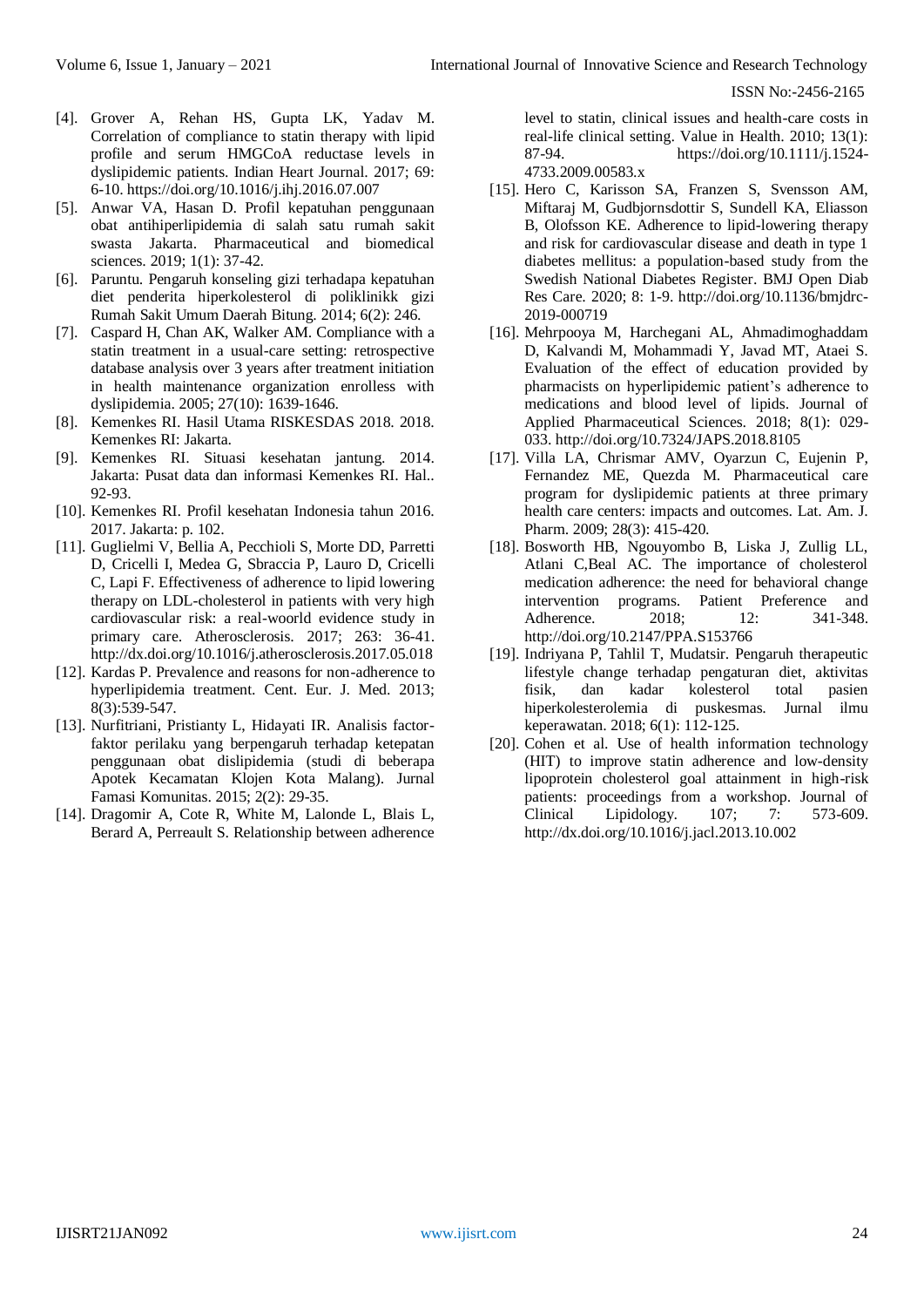| <b>Patient Demographic Characteristics</b> | <b>Amount</b><br>$(N = 45)$ | Percentage<br>(%) |
|--------------------------------------------|-----------------------------|-------------------|
| Gender                                     |                             |                   |
| Male                                       | 16                          | 35.6              |
| Female                                     | 29                          | 64.4              |
| Age                                        |                             |                   |
| 31-37                                      | 3                           | 6.7               |
| 38-44                                      | $\overline{2}$              | 4.4               |
| $45 - 51$                                  | 5                           | 11.1              |
| 52-58                                      | 8                           | 17.8              |
| 59-65                                      | 10                          | 22.2              |
| 66-72                                      | 16                          | 35.6              |
| 73-79                                      | $\mathbf{1}$                | 2.2               |
| <b>Qualification of Education</b>          |                             |                   |
| ${\rm SD}$                                 | $\overline{2}$              | 4.4               |
| <b>SMP</b>                                 | $\mathbf{1}$                | 2.2               |
| $\operatorname{SMA}$                       | 19                          | 42.2              |
| <b>SARJANA</b>                             | 23                          | 51.1              |
| <b>Type of Work</b>                        |                             |                   |
| Ibu Rumah Tangga                           | $10\,$                      | 22.2              |
| Pensiunan                                  | $\sqrt{6}$                  | 13.3              |
| <b>PNS</b>                                 | 12                          | 26.7              |
| Tidak Bekerja                              | $\tau$                      | 15.6              |
| Wiraswasta                                 | 10                          | 22.2              |

**TABLE Table 1. Demographic Characteristics of Dyslipidemia Patients**